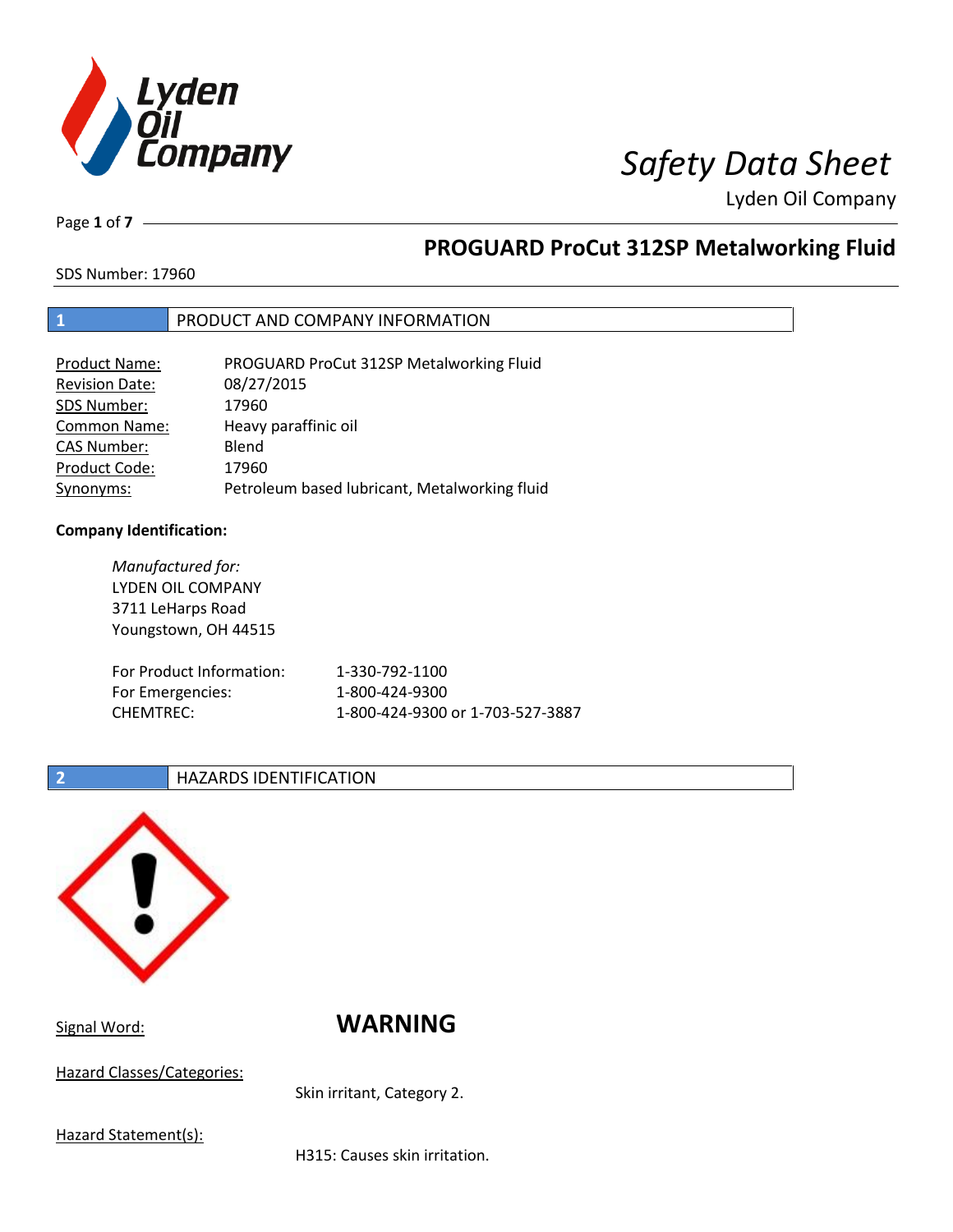

Page **2** of **7**

# **PROGUARD ProCut 312SP Metalworking Fluid**

SDS Number: 17960

## Precaution Statement(s):

P101: If medical advice is needed, have product container or label at hand. P102: Keep out of reach of children. P103: Read label before use. P302+352: IF ON SKIN: Wash with plenty of soap and water.

Other Hazard Statement(s):

Repeated exposure may cause skin dryness or cracking.

Ingredients:

*Mixture of the substances listed below with nonhazardous additions.*

| <b>Chemical Name</b>                                      | <b>CAS Number</b> | Percentage |
|-----------------------------------------------------------|-------------------|------------|
| Distillates (petroleum), solvent-dewaxed heavy paraffinic | 64742-65-0        | 70-80      |
| Olefin Sulfide                                            | N/A               | $10-20$    |
| Non-hazardous components                                  | N/A               | $<$ 10     |

*\*Any concentration shown as a range is to protect confidentiality or is due to batch variation.*

| w<br>נווטכר<br>. .<br>. |
|-------------------------|
|-------------------------|

## Description of First Aid Measures:

| Inhalation:   | If symptoms develop, move victim to fresh air. If symptoms persist,<br>obtain medical attention.                  |
|---------------|-------------------------------------------------------------------------------------------------------------------|
| Skin Contact: | Wash with soap and water. Remove contaminated clothing and wash<br>before reuse. Get medical attention if needed. |
| Eye Contact:  | Rinse opened eye for several minutes under running water. If<br>symptoms persist, consult medical attention.      |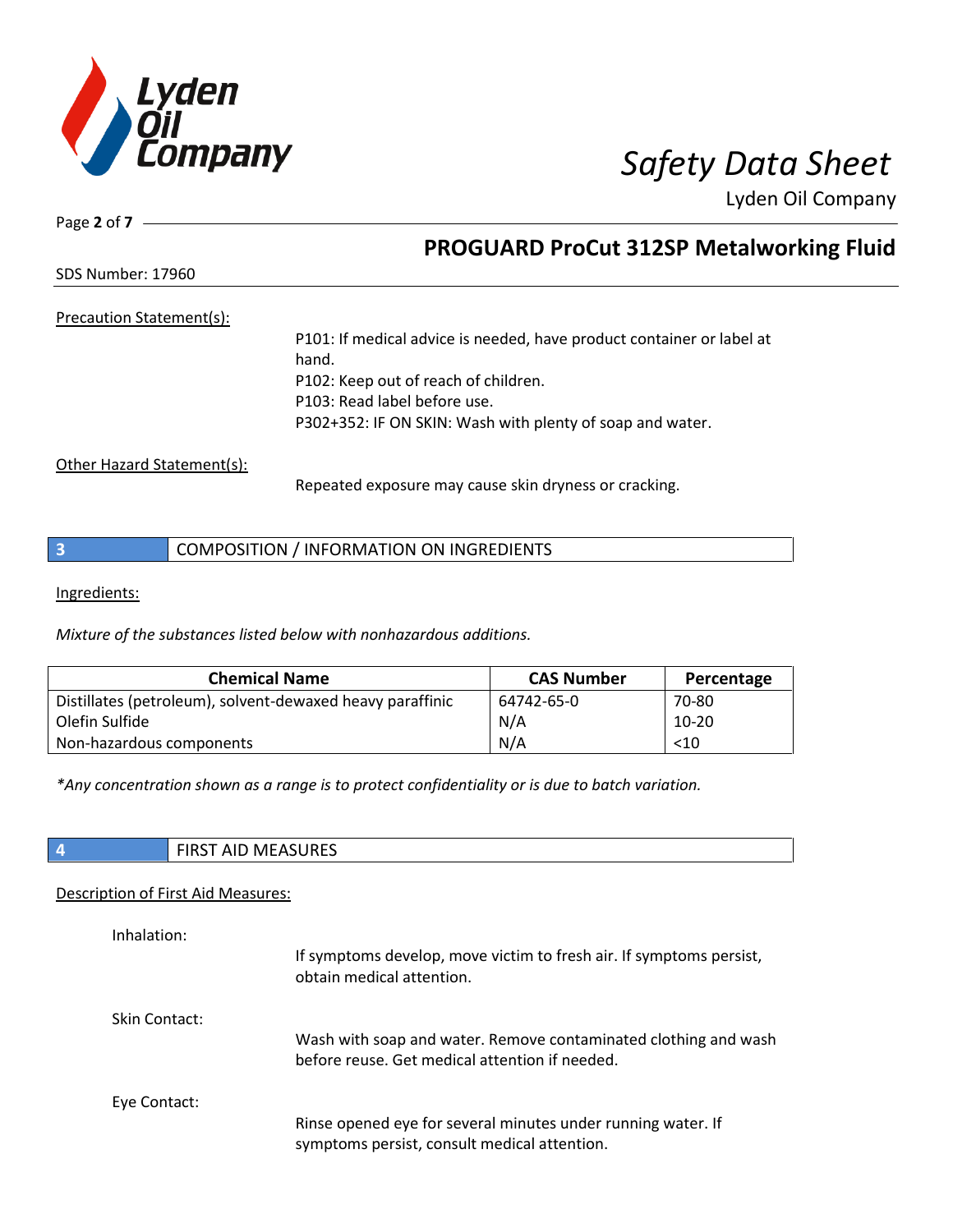

| Page $3$ of $7 -$                |                                                                                                                                                                                                           |
|----------------------------------|-----------------------------------------------------------------------------------------------------------------------------------------------------------------------------------------------------------|
|                                  | <b>PROGUARD ProCut 312SP Metalworking Fluid</b>                                                                                                                                                           |
| <b>SDS Number: 17960</b>         |                                                                                                                                                                                                           |
| Ingestion:                       | Rinse mouth with water. If symptoms develop, obtain medical<br>attention.                                                                                                                                 |
|                                  | Symptoms and Effects, both acute and delayed:<br>No further relevent data available.                                                                                                                      |
| <b>Recommended Actions:</b>      | Treat symptomatically. Call a doctor or poison<br>control center for guidance.                                                                                                                            |
| 5                                | FIRE FIGHTING MEASURES                                                                                                                                                                                    |
|                                  | Recommended Fire-Extinguishing Equipment:<br>Use dry powder, foam, or carbon dioxide fire<br>extinguishers. Water may be ineffective in fighting<br>an oil fire unless used by experienced fire fighters. |
| Possible Hazards During a Fire:  | Hazardous combustion products may include: A<br>complex mixture of airborne solid and liquid<br>particulates and gases (smoke). Carbon monoxide.<br>Unidentified organic and inorganic compounds.         |
| Recommendations to Firefighters: | No special measures required.                                                                                                                                                                             |
| $6\phantom{1}6$                  | <b>ACCIDENTAL RELEASE MEASURES</b>                                                                                                                                                                        |
| Personal Precautions:            | Avoid contact with skin, eyes, and clothing.<br>Keep away from sources of ignition.                                                                                                                       |
| <b>Emergency Procedures:</b>     | Contain spilled material, collect in suitable and<br>properly labled containers.                                                                                                                          |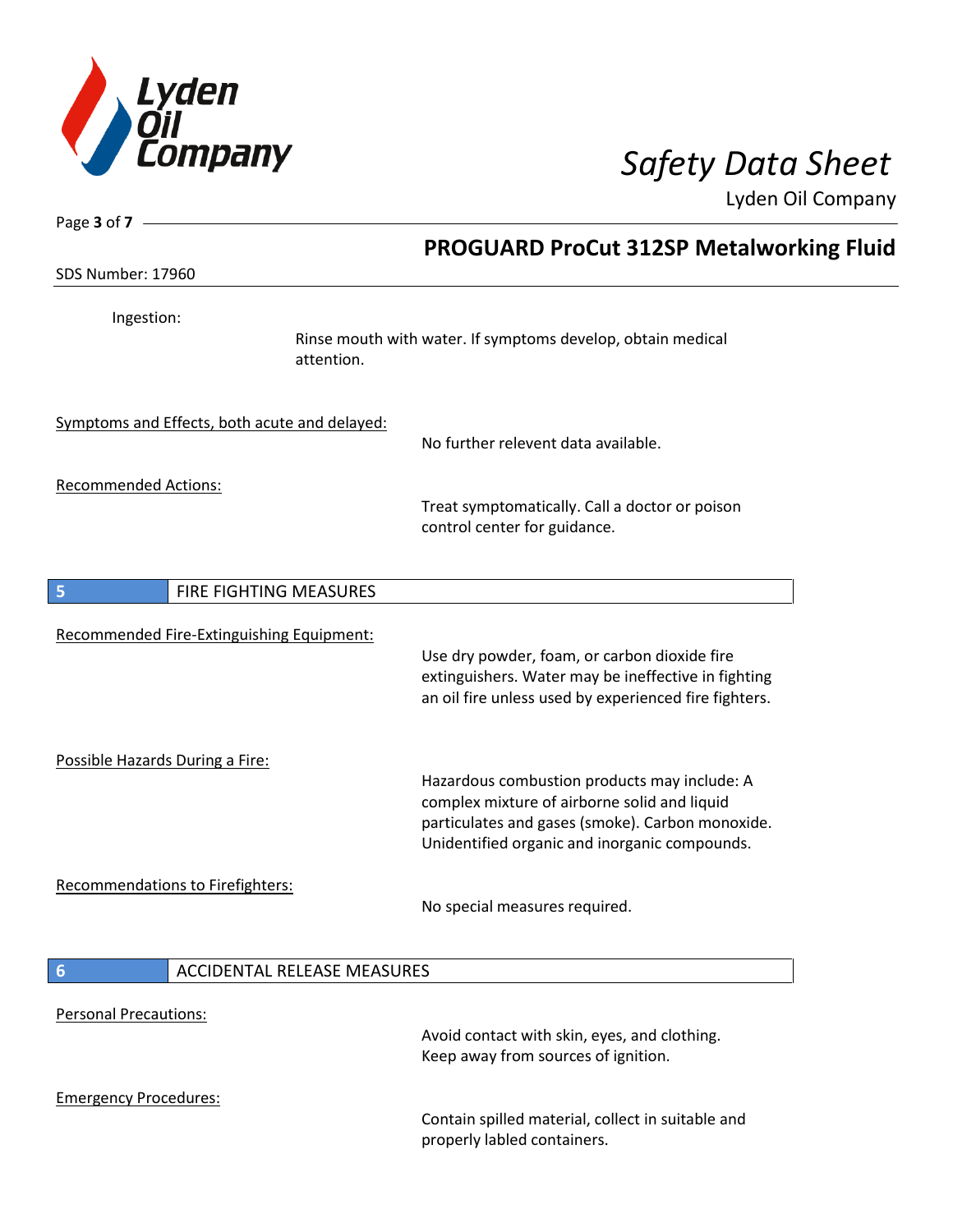

| Page 4 of 7                       |                                         |                                                                                                       |
|-----------------------------------|-----------------------------------------|-------------------------------------------------------------------------------------------------------|
|                                   |                                         | <b>PROGUARD ProCut 312SP Metalworking Fluid</b>                                                       |
| <b>SDS Number: 17960</b>          |                                         |                                                                                                       |
| <b>Environmental Precautions:</b> |                                         |                                                                                                       |
|                                   |                                         | Do not allow to reach sewage system or any water<br>course.                                           |
|                                   |                                         | Do not allow to enter ground waters.                                                                  |
| Cleanup Procedures:               |                                         |                                                                                                       |
|                                   |                                         | Pick up excess with inert absorbant material.                                                         |
|                                   | HANDLING AND STORAGE                    |                                                                                                       |
|                                   |                                         |                                                                                                       |
| <b>Handling Precautions:</b>      |                                         |                                                                                                       |
|                                   |                                         | Handle with care and avoid spillage on the floor.<br>Do not cut, weld, drill, grind, braze, or solder |
|                                   |                                         | container.                                                                                            |
| <b>Storage Requirements:</b>      |                                         |                                                                                                       |
|                                   |                                         | Keep container tightly sealed.                                                                        |
|                                   |                                         | Keep away from sources of ignition.                                                                   |
| 8                                 | EXPOSURE CONTROLS / PERSONAL PROTECTION |                                                                                                       |
|                                   |                                         |                                                                                                       |
| <b>Exposure Limits:</b>           | No data available.                      |                                                                                                       |
| <b>Engineering Controls:</b>      |                                         |                                                                                                       |
|                                   |                                         | All ventilation should be designed in accordance<br>with OSHA standard (29 CFR 1910.94).              |
|                                   | Personal Protective Equipment:          |                                                                                                       |
|                                   |                                         | Wash hands before breaks and at the end of work.<br>Use safety glasses and gloves.                    |
|                                   |                                         |                                                                                                       |
| 9                                 | PHYSICAL AND CHEMICAL PROPERTIES        |                                                                                                       |
| Color:                            | Amber                                   |                                                                                                       |

Physical State: Liquid

Odor: Data not available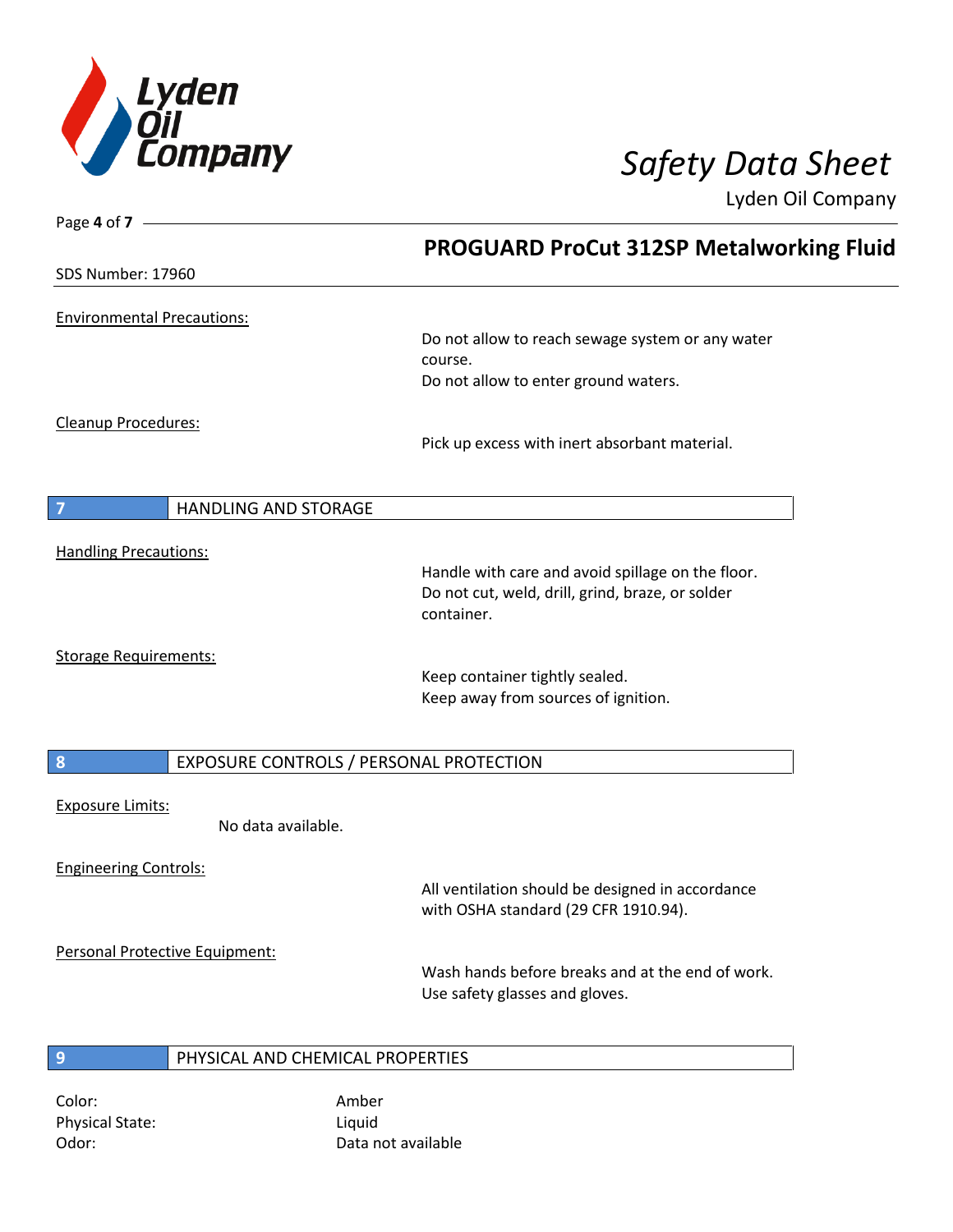

Page **5** of **7**

# **PROGUARD ProCut 312SP Metalworking Fluid**

### SDS Number: 17960

| Odor Threshold:               | Data not available           |
|-------------------------------|------------------------------|
| pH:                           | Data not available           |
| <b>Melting Point:</b>         | Data not available           |
| <b>Boiling Point:</b>         | Data not available           |
| <b>Boiling Range:</b>         | Data not available           |
| Flash Point:                  | 180° C / 356° F (COC Method) |
| <b>Evaporation Rate:</b>      | Data not available           |
| Flammability:                 | Data not available           |
| Flammability Limits:          | Data not available           |
| Vapor Pressure:               | Data not available           |
| Vapor Density:                | Data not available           |
| <b>Relative Density:</b>      | Data not available           |
| Solubilities:                 | Insoluble in water           |
| <b>Partition Coefficient:</b> | Data not available           |
| Auto-Ignition Temperature:    | Data not available           |
| Decomposition Temperature:    | Data not available           |
| Viscosity:                    | Data not available           |

# **10** STABILITY AND REACTIVITY

| Stability:                     | Stable under normal conditions.                                  |
|--------------------------------|------------------------------------------------------------------|
| Reactivity:                    | Not reactive under normal conditions.                            |
| <b>Conditions to Avoid:</b>    | Extreme temperature, sparks, open flame, and<br>direct sunlight. |
| <b>Hazardous Reactions:</b>    | No known hazardous reactions.                                    |
| <b>Incompatible Materials:</b> | No further relevant information available.                       |
| <b>Decomposition Products:</b> | Hazardous decomposition products are not<br>expected to form.    |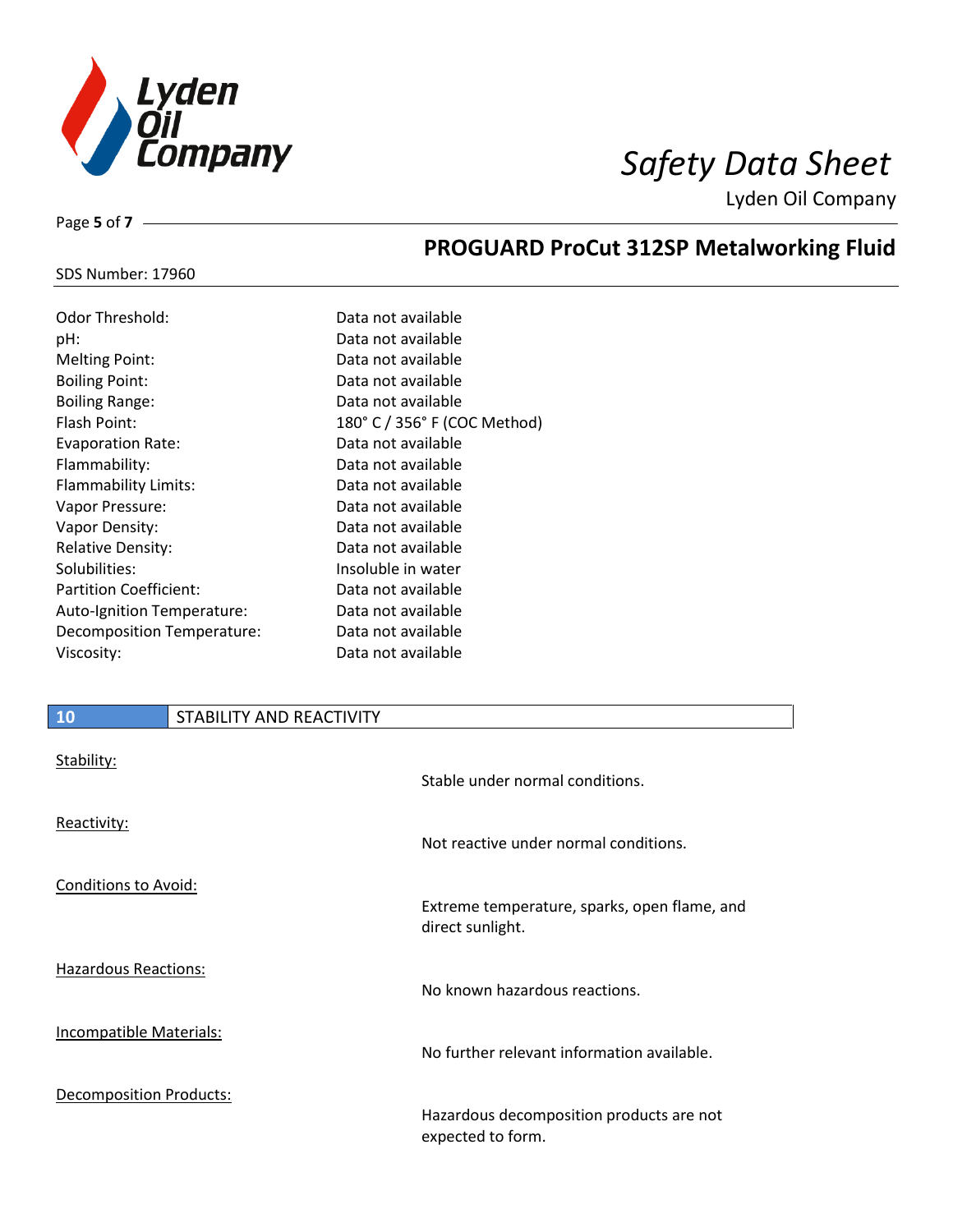

**PROGUARD ProCut 312SP Metalworking Fluid**

Lyden Oil Company

SDS Number: 17960

Page **6** of **7**

| <b>TOXICOLOGICAL INFORMATION</b><br><b>11</b>        |                                                                                                                           |
|------------------------------------------------------|---------------------------------------------------------------------------------------------------------------------------|
| Routes of Exposure:                                  |                                                                                                                           |
|                                                      | Skin and eye contact are the primary routes of<br>exposure although exposure may occur following<br>accidental ingestion. |
| <b>Exposure Effects:</b>                             |                                                                                                                           |
|                                                      | Repeated skin contact may cause dermatitis or an<br>oil acne.                                                             |
| <b>Measures of Toxicity:</b>                         |                                                                                                                           |
|                                                      | No test data available.                                                                                                   |
| Carcinogenic/Mutagenic Precautions:                  |                                                                                                                           |
|                                                      | Non-carcinogenic and not expected to be<br>mutagentic.                                                                    |
|                                                      |                                                                                                                           |
| <b>ECOLOGICAL INFORMATION</b><br>12                  |                                                                                                                           |
| <b>Ecological Precautions:</b>                       | Avoid exposing to the environment.                                                                                        |
| <b>Ecological Effects:</b>                           |                                                                                                                           |
| No specific environmental or aquatic data available. |                                                                                                                           |
|                                                      |                                                                                                                           |
| 13<br>DISPOSAL CONSIDERATIONS                        |                                                                                                                           |
|                                                      |                                                                                                                           |
| Disposal Methods:                                    | Dispose of waste material in accordance with all<br>local, state, and federal requirements.                               |
| Disposal Containers:                                 | Use properly approved container for disposal.                                                                             |
| <b>Special Precautions:</b>                          | Do not flush to surface waters or drains.                                                                                 |